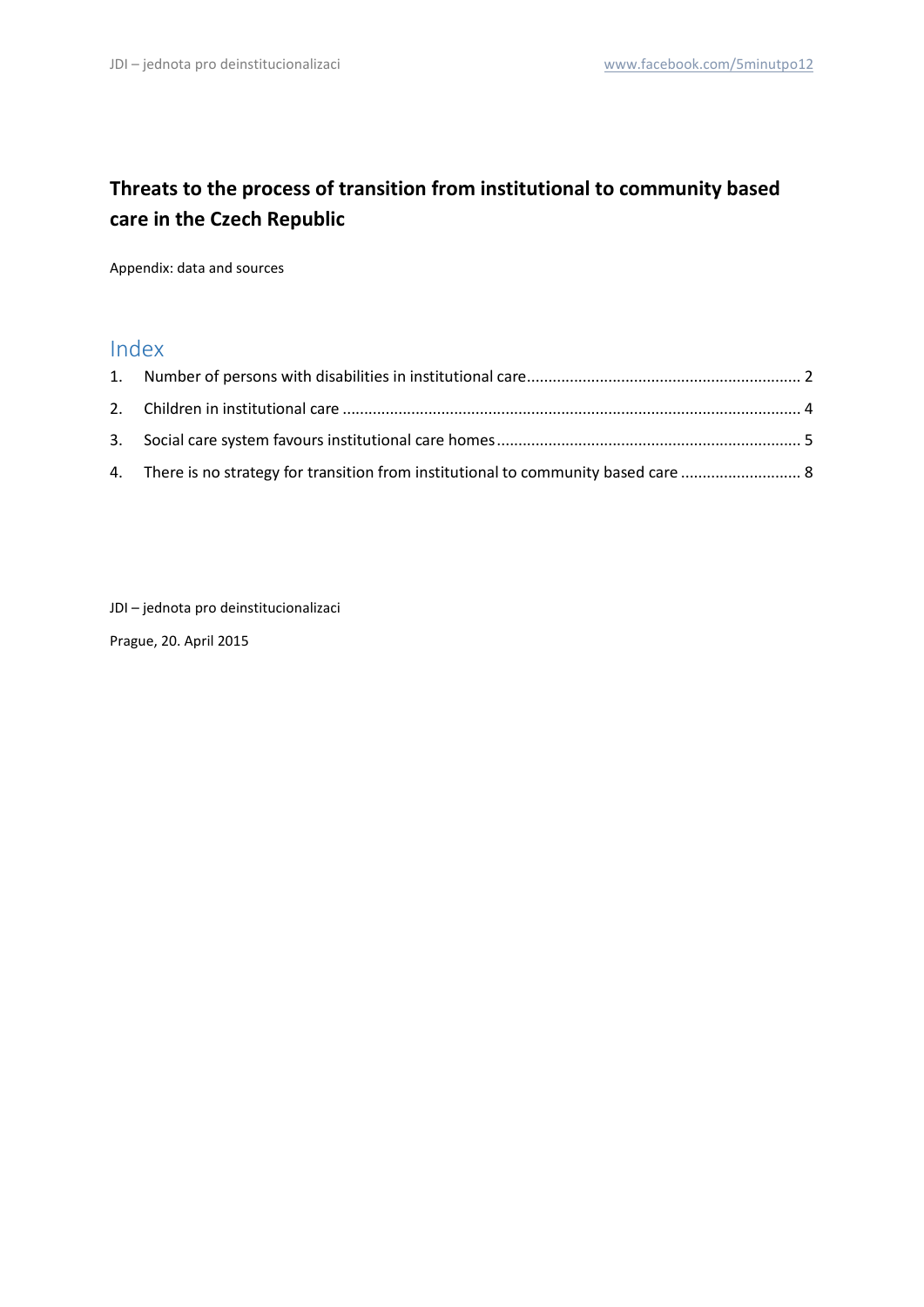## <span id="page-1-0"></span>1. Number of persons with disabilities in institutional care

There are 418 institutional care homes for persons with disabilities in the Czech Republic. 16 017 people lives in them, 1 045 of those are children. 1

| region          | number of institutional care homes | number of residents | of those, children |  |  |
|-----------------|------------------------------------|---------------------|--------------------|--|--|
| Kraj            | Počet ústavních<br>služeb          | Počet uživatelů     | Z toho dětí        |  |  |
| Jihočeský       | 24                                 | 1017                | 41                 |  |  |
| Plzeňský        | 22                                 | 1527                | 121                |  |  |
| Královéhradecký | 21                                 | 759                 | 20                 |  |  |
| Moravskoslezský | 56                                 | 1595                | 96                 |  |  |
| Jihomoravský    | 35                                 | 1514                | 130                |  |  |
| Středočeský     | 65                                 | 1765                | 123                |  |  |
| Liberecký       | 23.                                | 412                 | 62                 |  |  |
| Karlovarský     | 16                                 | 623                 | 36                 |  |  |
| Vysočina        | 22                                 | 735                 | 80                 |  |  |
| Olomoucký       | 16                                 | 1 2 6 1             | 53                 |  |  |
| Ústecký         | 50                                 | 1826                | 134                |  |  |
| Zlínský         | 30                                 | 1 2 4 9             | 96                 |  |  |
| Pardubický      | 24                                 | 1010                | 53                 |  |  |
| Praha           | 14                                 | 724                 | ۰.                 |  |  |
| Celkem          | 418                                | 16017               | 1045               |  |  |

total

**.** 

<sup>1</sup> Source: Manuál transformace ústavů, MPSV 2013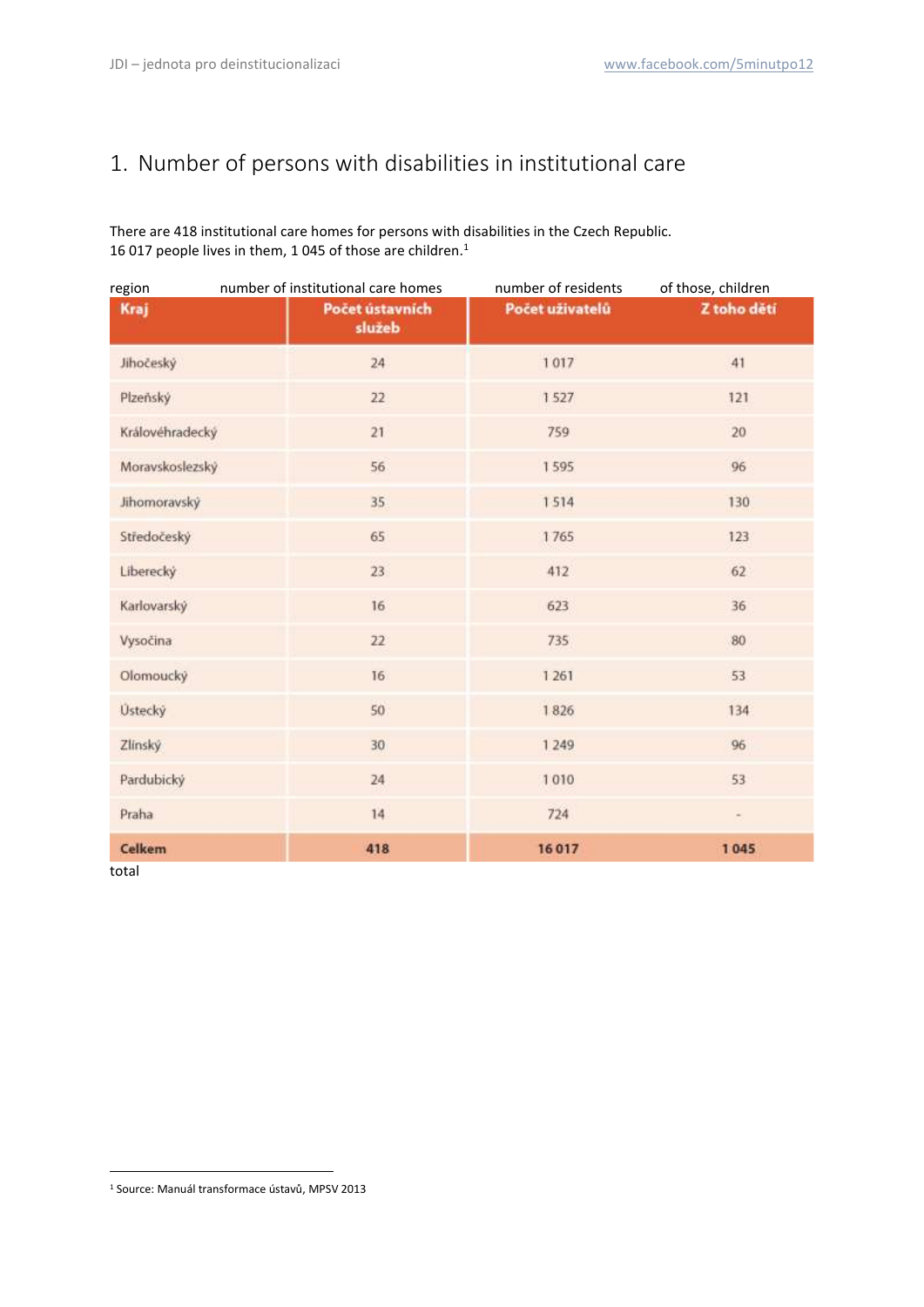

### **Number of persons with disabilities in social care<sup>2</sup>**

DpS – senior care home DZR – care home with special regime CHB – sheltered housing DOZP – care home for persons with disabilities TS – weekly care home

"The biggest rise in numbers of residents is in care homes with special regime (DZR). There is seemingly a fall of numbers in care homes for the elderly (down 3 508 people), but it is mainly down to change of type of service (from senior care home to care home with special regime). "3

#### **New institutional care homes are build,** eg.:

- Domov Severka Jiříkov, Ústecký kraj;
- Dětský domov se školou Chrudim, Pardubický kraj

**.** 

<sup>2</sup> Johnová, Jak je v České republice naplňováno právo lidí s postižením na život v běžném prostředí? <http://www.kvalitavpraxi.cz/res/data/027/003084.pdf>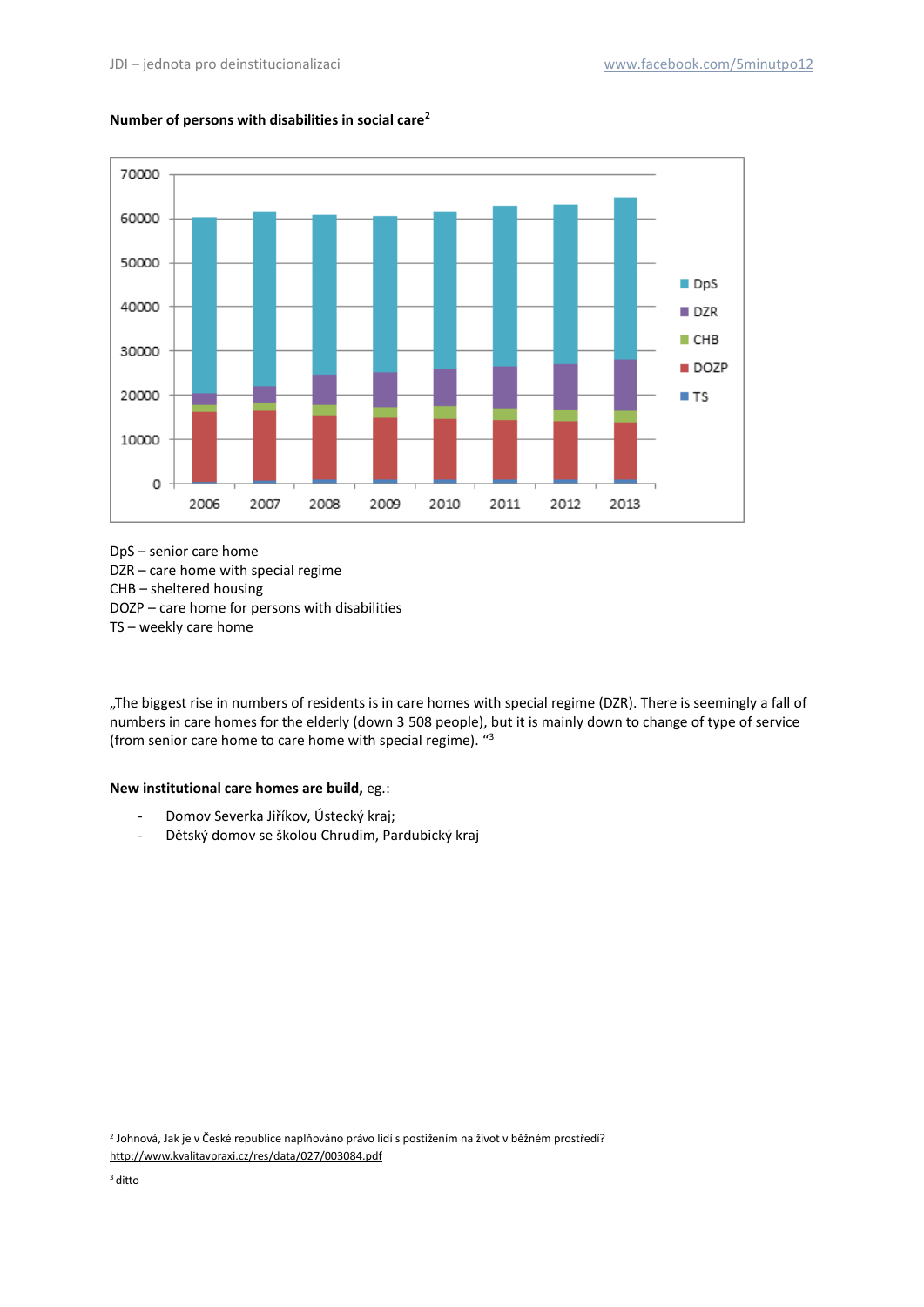## <span id="page-3-0"></span>2. Children in institutional care

1. Number of non-institutional social services for families and children with disabilities 2. Number of children in care homes for people with disabilities



3. Number of workers in community bases services for families (500) compared to number of families with children with disabilities (3000)

4. Number of children in orphanages

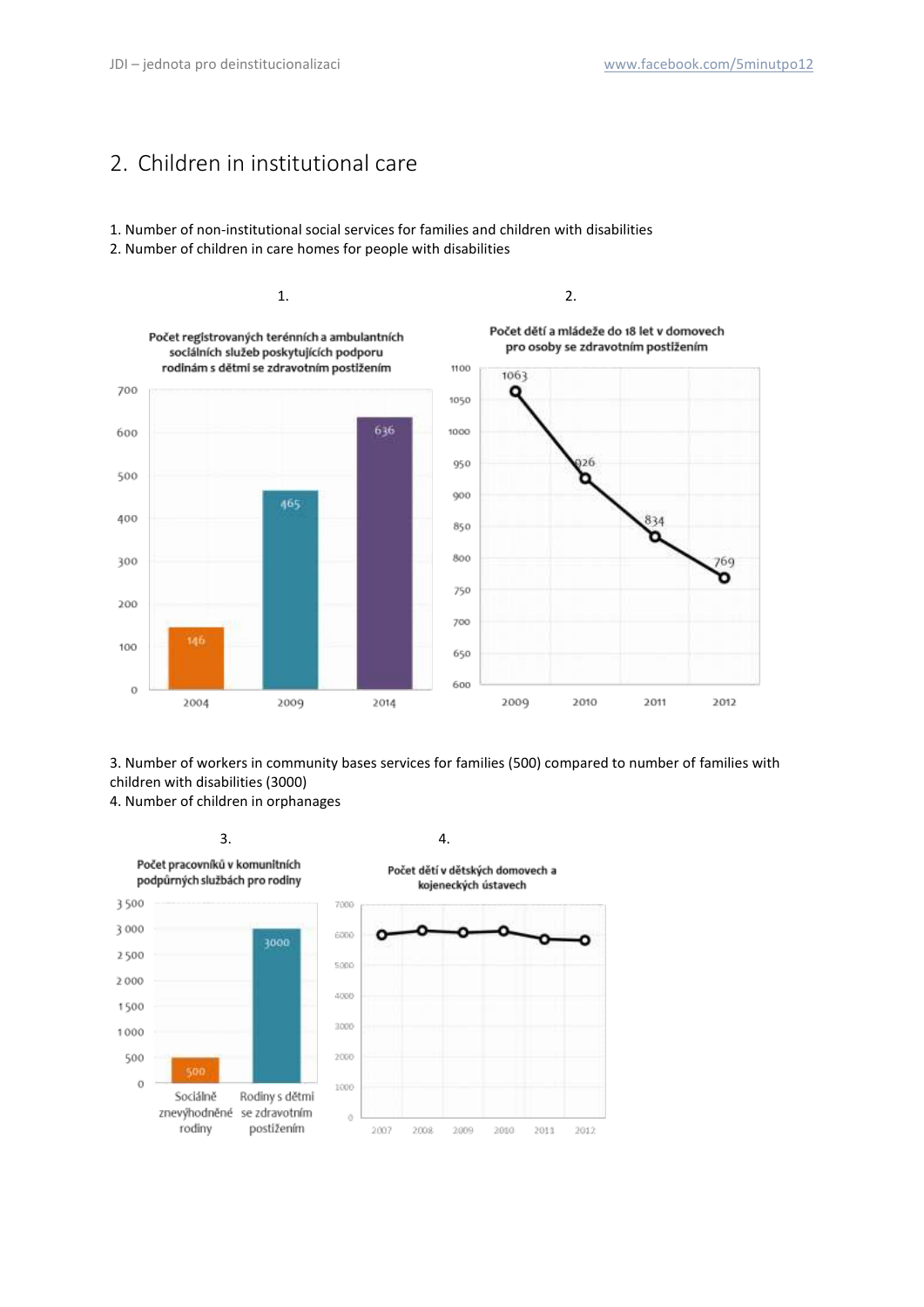## <span id="page-4-0"></span>3. Social care system favours institutional care homes

- 1. Most of money for social services goes to institutional care.
- 2. Persons using community based care are not protected in terms of money spend on care, as are people in institutions.
- 3. Legal guardians can place a child in an institutional care home; and child protections services do not have to be made aware.
- 4. Care benefit is not enough to cover the cost of support needed for independent living.

#### **Institutional care represents 85% of all residential services for persons with disabilities<sup>4</sup>**

Tabulka 33 Srovnání počtu ústavních a neústavních pobytových sociálních služeb podle druhu sociální služby

| celkem | z toho |           |                |  |
|--------|--------|-----------|----------------|--|
| služeb |        | neústavní |                |  |
|        | abs.   | $V$ %     |                |  |
| 218    | 208    | 95%       | 10             |  |
| 207    | 201    | 97%       | $_{\rm 6}$     |  |
| 147    | 77     | 52%       | 70             |  |
| 67     | 59     | 88%       | $\overline{8}$ |  |
| 639    | 545    | 85%       | 94             |  |
|        |        |           | ústavní        |  |

### Tabulka 35 Srovnání ústavní a neústavní kapacity podle příslušnosti služby k ústavním nebo neústavním službám a podle druhu služby

| druh služby                                  | všechny služby |          | ústavní služby |          |           | neústavní služby |             |
|----------------------------------------------|----------------|----------|----------------|----------|-----------|------------------|-------------|
|                                              | počet          | celková  | počet          | kapacita |           | počet            | kapacita    |
|                                              | služeb         | kapacita | služeb         | ústavní  | neústavní | služeb           | (neústavní) |
| domovy pro osoby se<br>zdravotním postižením | 218            | 13955    | 208            | 13 583   | 266       | 10               | 106         |
| domovy se zvláštním režimem                  | 207            | 10 502   | 201            | 10 381   | 43        | 6                | 78          |
| chráněné bydlení                             | 147            | 2843     | 77             | 1675     | 419       | 70               | 749         |
| týdenní stacionáře                           | 67             | 914      | 59             | 830      | 17        | 8                | 67          |
| vybrané služby celkem                        | 639            | 25 135   | 545            | 26 469   | 745       | 94               | 1000        |

1

<sup>4</sup> Zdroj: Ústavní sociální služby v České republice, MPSV, 2013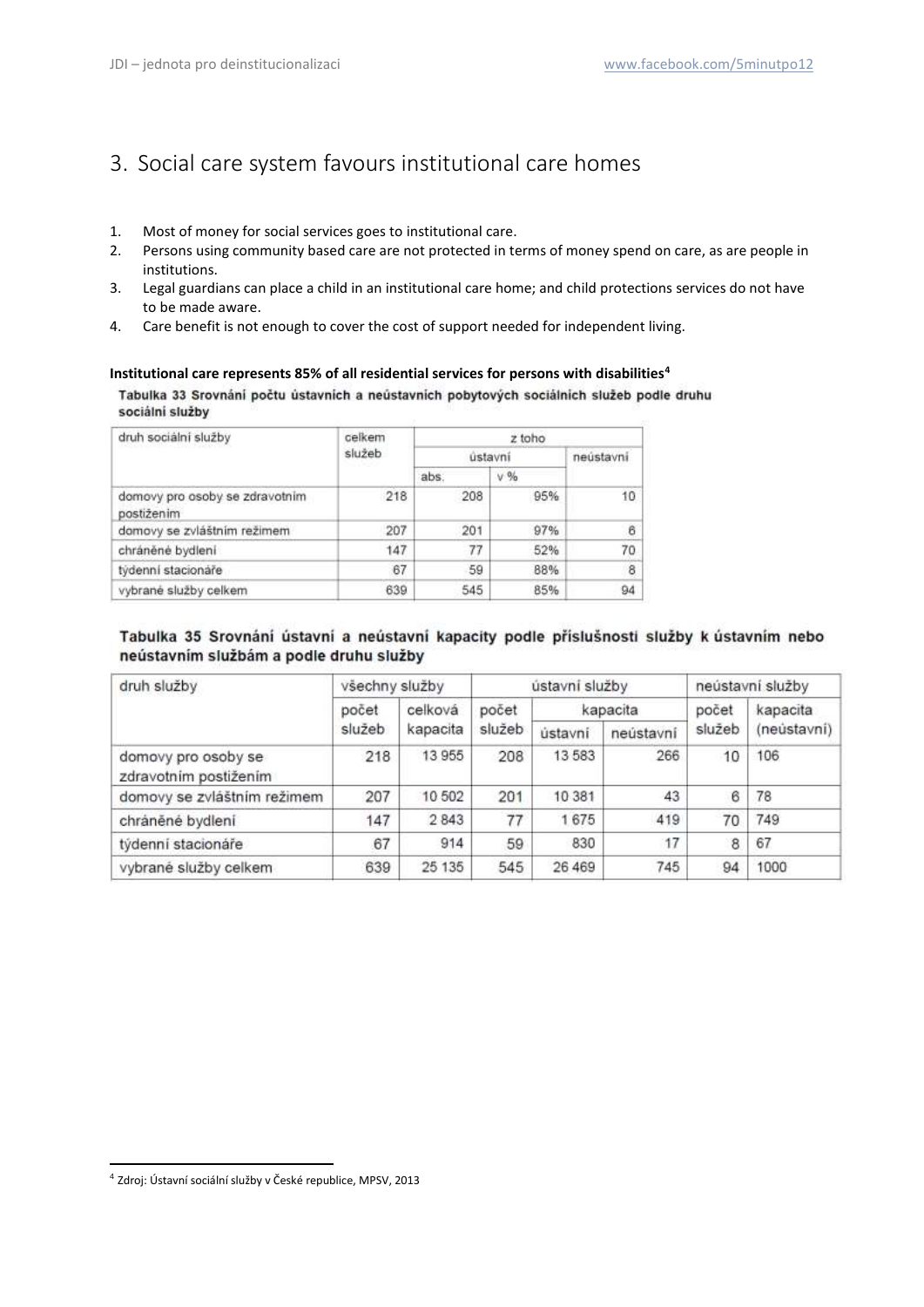



#### **Celková výše finančních prostředků na sociální služby pro osoby s postižením<sup>6</sup>**



Graf 32 Celková výše finančních prostředků vynaložených na sociální služby podle forem poskytování sledovaných sociálních služeb (v tis. Kč)

 5 Johnová, Jak je v České republice naplňováno právo lidí s postižením na život v běžném prostředí? <http://www.kvalitavpraxi.cz/res/data/027/003084.pdf>

<sup>6</sup> Ústavní sociální služby v České republice, MPSV, 2013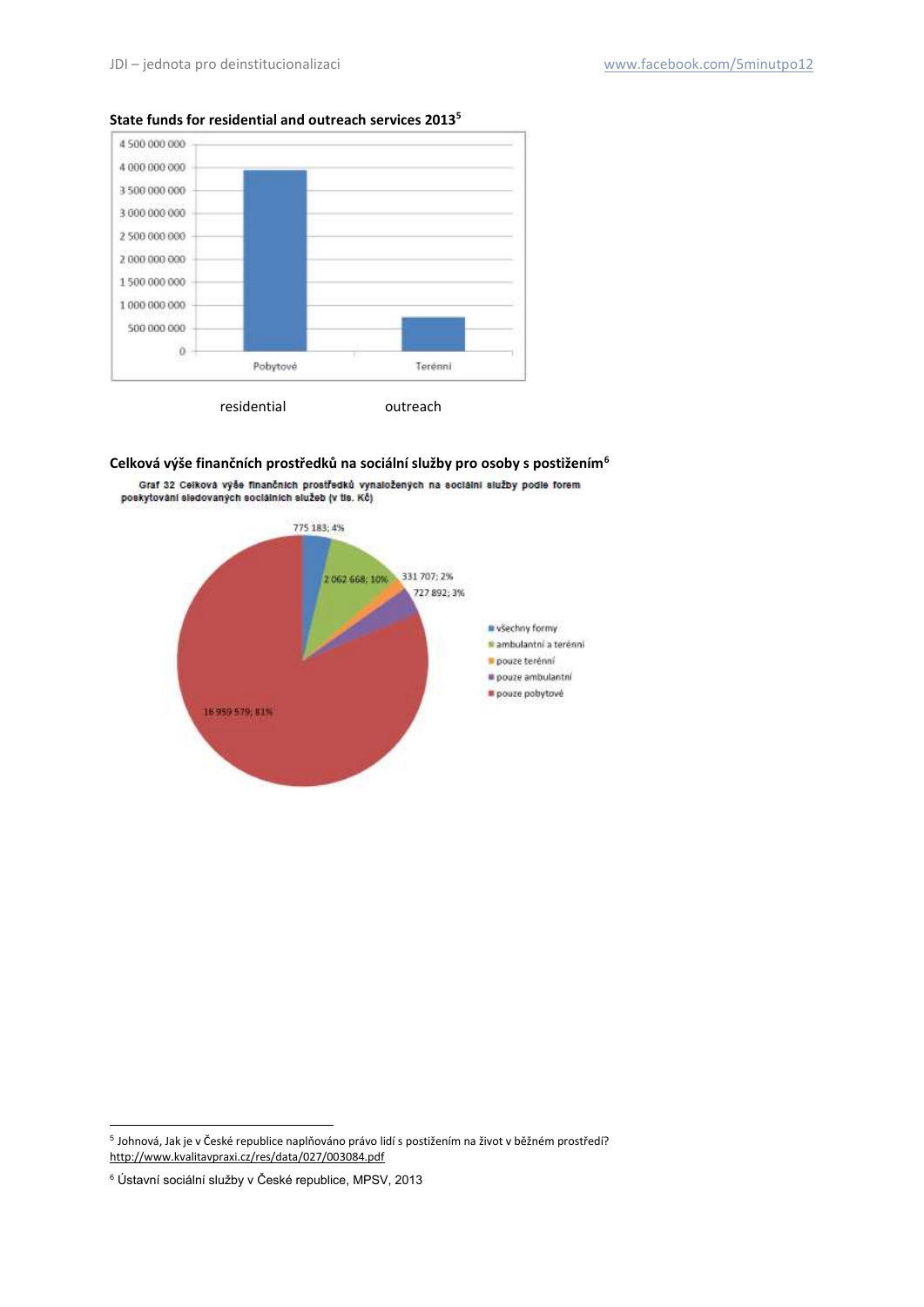



prevention services – 13% counselling – 4% community based care – 18% residential, institutional care – 65%



**Vývoj výše dotaci MPSV v letech 2008-2012<sup>8</sup>**

1

<sup>7</sup> Zhodnocení dotačních titulů MPSV na podporu sociálních služeb z pohledu deinstitucionalizace, MPSV, 2013. dostupné z [www.trass.cz](http://www.trass.cz/)

<sup>&</sup>lt;sup>8</sup> Zhodnocení dotačních titulů MPSV na podporu sociálních služeb z pohledu deinstitucionalizace, MPSV, 2013. dostupné

z [www.trass.cz](http://www.trass.cz/)